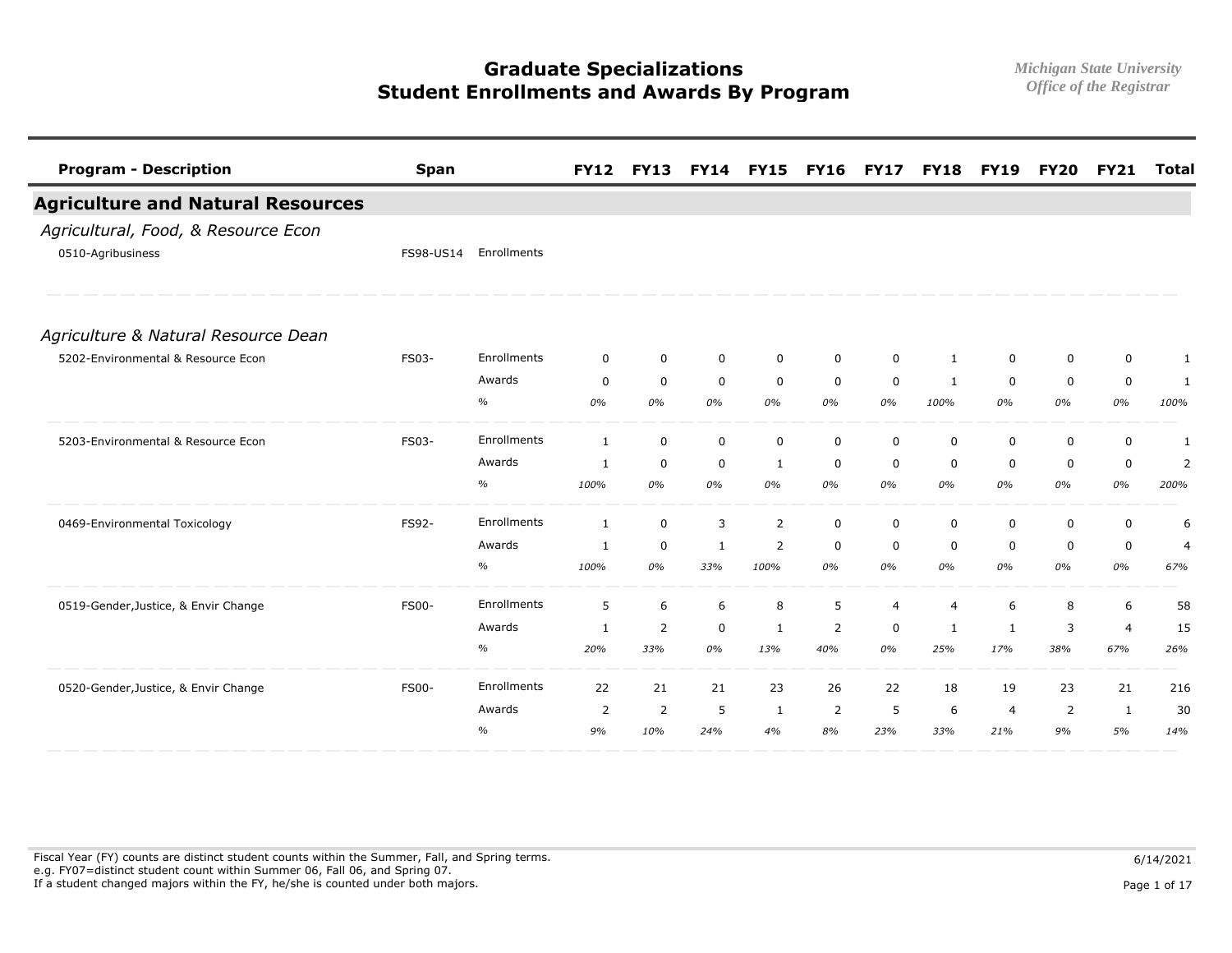| <b>Program - Description</b>                         | <b>Span</b> |             | <b>FY12</b>  |                | FY13 FY14 FY15 |                | FY16 FY17 FY18 FY19 |             |                |             | <b>FY20</b>  | <b>FY21</b>    | <b>Total</b> |
|------------------------------------------------------|-------------|-------------|--------------|----------------|----------------|----------------|---------------------|-------------|----------------|-------------|--------------|----------------|--------------|
| <b>Agriculture and Natural Resources - Continued</b> |             |             |              |                |                |                |                     |             |                |             |              |                |              |
| Crop & Soil Science                                  |             |             |              |                |                |                |                     |             |                |             |              |                |              |
| 5327-Ecological Food & Farming Sys                   | FS09-US13   | Enrollments | 5            | $\overline{4}$ | 1              | 0              | $\mathbf 0$         | $\mathbf 0$ | $\mathbf 0$    | 0           | $\mathbf 0$  | $\mathbf 0$    | 10           |
|                                                      |             | Awards      | $\mathbf 0$  | 2              | $\mathbf{1}$   | $\mathbf 0$    | $\mathbf 0$         | $\mathbf 0$ | $\mathbf 0$    | $\mathbf 0$ | $\mathbf 0$  | $\mathbf 0$    | 3            |
|                                                      |             | $\%$        | 0%           | 50%            | 100%           | 0%             | 0%                  | 0%          | 0%             | 0%          | 0%           | 0%             | 30%          |
| 5328-Ecological Food & Farming Sys                   | FS09-US13   | Enrollments | 11           | 13             | $\overline{4}$ | $\mathbf 0$    | $\mathbf 0$         | $\mathsf 0$ | $\mathbf 0$    | 0           | $\mathbf 0$  | $\mathbf 0$    | 28           |
|                                                      |             | Awards      | $\mathbf 0$  | $\mathbf{1}$   | $\mathbf 0$    | $\mathbf 0$    | $\mathbf 0$         | $\mathbf 0$ | $\mathbf 0$    | $\mathbf 0$ | $\mathbf 0$  | $\mathbf 0$    | $\mathbf{1}$ |
|                                                      |             | $\%$        | 0%           | 8%             | 0%             | 0%             | 0%                  | 0%          | 0%             | 0%          | 0%           | 0%             | 4%           |
| <b>Fisheries &amp; Wildlife</b>                      |             |             |              |                |                |                |                     |             |                |             |              |                |              |
| 5255-Fish&Wld Dis Ecol&Conserv Med                   | SS05-       | Enrollments | 3            | 3              | 3              | $\mathbf{1}$   | 3                   | 1           | 1              | 0           | 1            | $\mathbf{1}$   | 17           |
|                                                      |             | Awards      | $\mathbf{1}$ | $\mathbf{1}$   | $\overline{2}$ | $\mathbf{1}$   | $\mathbf 0$         | $\mathbf 0$ | $\mathbf 0$    | $\mathbf 0$ | $\mathbf 0$  | $\mathbf 0$    | 5            |
|                                                      |             | $\%$        | 33%          | 33%            | 67%            | 100%           | 0%                  | 0%          | 0%             | 0%          | 0%           | 0%             | 29%          |
| 5256-Fish&Wld Dis Ecol&Conserv Med                   | SS05-       | Enrollments | 1            | $\mathbf{1}$   | $\mathbf 0$    | $\mathbf 0$    | 1                   | 1           | 3              | 2           | $\mathbf{1}$ | $\overline{2}$ | 12           |
|                                                      |             | Awards      | 0            | 1              | $\mathbf 0$    | 0              | 1                   | 0           | $\overline{2}$ | 1           | 0            | $\mathbf{1}$   | 6            |
|                                                      |             | $\%$        | 0%           | 100%           | 0%             | 0%             | 100%                | 0%          | 67%            | 50%         | 0%           | 50%            | 50%          |
| <b>Plant Soil and Microbial Sciences</b>             |             |             |              |                |                |                |                     |             |                |             |              |                |              |
| 5365-Ecological Food & Farming Sys                   | FS13-       | Enrollments | $\mathbf 0$  | 0              | 5              | $\overline{7}$ | 5                   | 5           | $\overline{4}$ | 3           | 2            | $\overline{2}$ | 33           |
|                                                      |             | Awards      | 0            | $\mathbf 0$    | $\mathbf 0$    | $\mathbf{1}$   | $\overline{2}$      | 1           | $\mathbf 0$    | $\mathbf 0$ | $\mathbf 0$  | $\mathbf{1}$   | 5            |
|                                                      |             | $\%$        | 0%           | 0%             | 0%             | 14%            | 40%                 | 20%         | 0%             | 0%          | 0%           | 50%            | 15%          |
| 5366-Ecological Food & Farming Sys                   | FS13-       | Enrollments | $\mathbf 0$  | $\mathbf 0$    | 18             | 18             | 16                  | 19          | 17             | 13          | 10           | 9              | 120          |
|                                                      |             | Awards      | 0            | $\mathbf 0$    | 1              | 3              | 1                   | 3           | 1              | 8           | 1            | 5              | 23           |
|                                                      |             | $\%$        | 0%           | 0%             | 6%             | 17%            | 6%                  | 16%         | 6%             | 62%         | 10%          | 56%            | 19%          |

Fiscal Year (FY) counts are distinct student counts within the Summer, Fall, and Spring terms.  $6/14/2021$  e.g. FY07=distinct student count within Summer 06, Fall 06, and Spring 07. If a student changed majors within the FY, he/she is counted under both majors. Page 2 of 17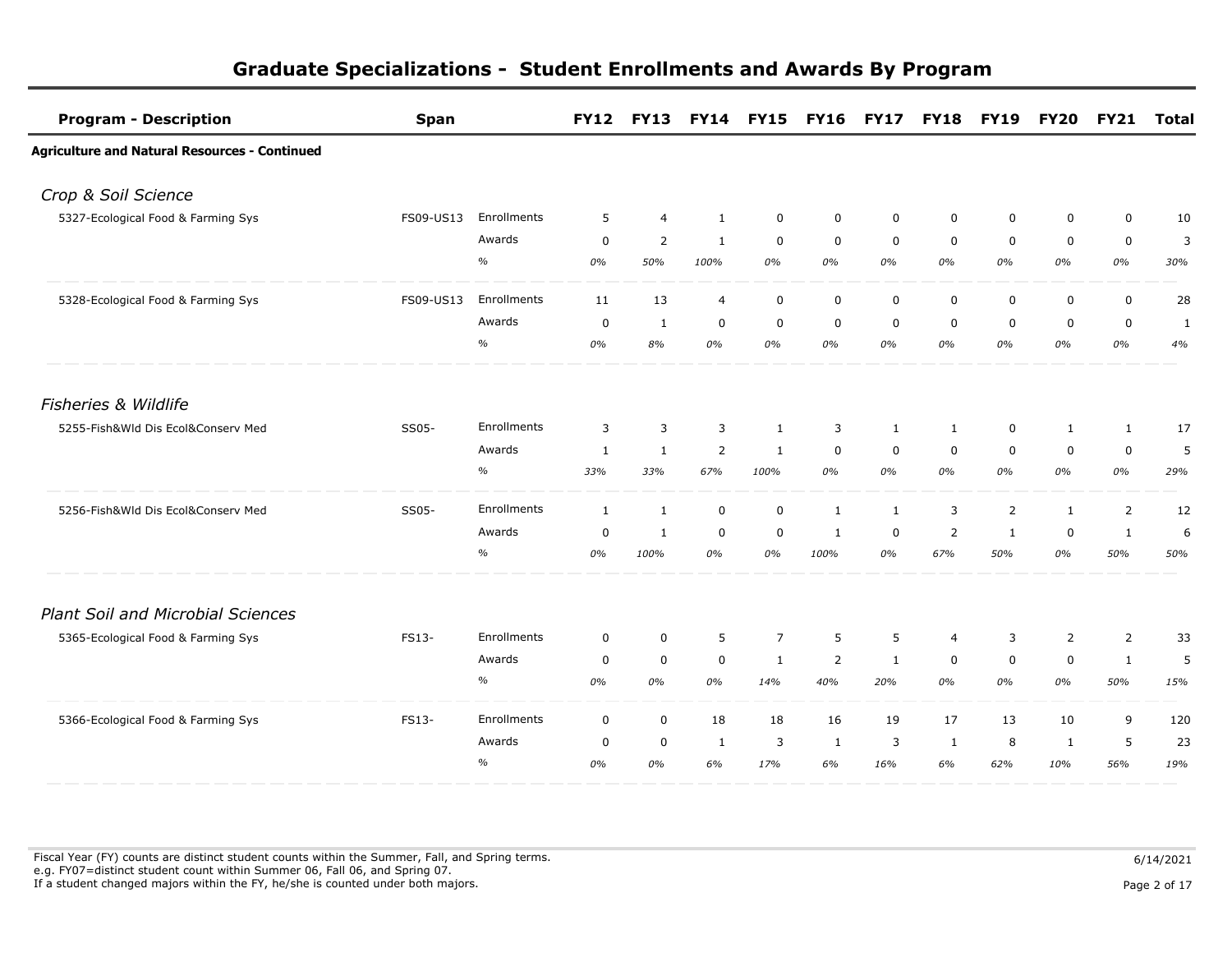| <b>Program - Description</b>                                                                          | <b>Span</b>                    |             | <b>FY12 FY13</b> |             |             | <b>FY14 FY15 FY16</b> | <b>FY17</b> | <b>FY18</b> | FY19        | FY20 | FY21        | Total        |
|-------------------------------------------------------------------------------------------------------|--------------------------------|-------------|------------------|-------------|-------------|-----------------------|-------------|-------------|-------------|------|-------------|--------------|
| <b>Agriculture and Natural Resources - Continued</b><br>Plant Soil and Microbial Sciences - Continued |                                |             |                  |             |             |                       |             |             |             |      |             |              |
| <b>Totals for</b><br><b>Agriculture and Natural Resources</b>                                         |                                | <b>FY12</b> | <b>FY13</b>      | <b>FY14</b> | <b>FY15</b> | <b>FY16</b>           | <b>FY17</b> | <b>FY18</b> | <b>FY19</b> | FY20 | <b>FY21</b> | <b>Total</b> |
|                                                                                                       | <b>Specialization Graduate</b> |             |                  |             |             |                       |             |             |             |      |             |              |
|                                                                                                       | Enrollments                    | 49          | 48               | 61          | 59          | 56                    | 52          | 48          | 43          | 45   | 41          | 502          |
|                                                                                                       | Awards                         | 6           | 9                | 10          | 10          | 8                     | 9           | 11          | 14          | 6    | 12          | 95           |
|                                                                                                       | $\frac{0}{0}$                  | 12%         | 19%              | 16%         | 17%         | 14%                   | 17%         | 23%         | 33%         | 13%  | 29%         | 19%          |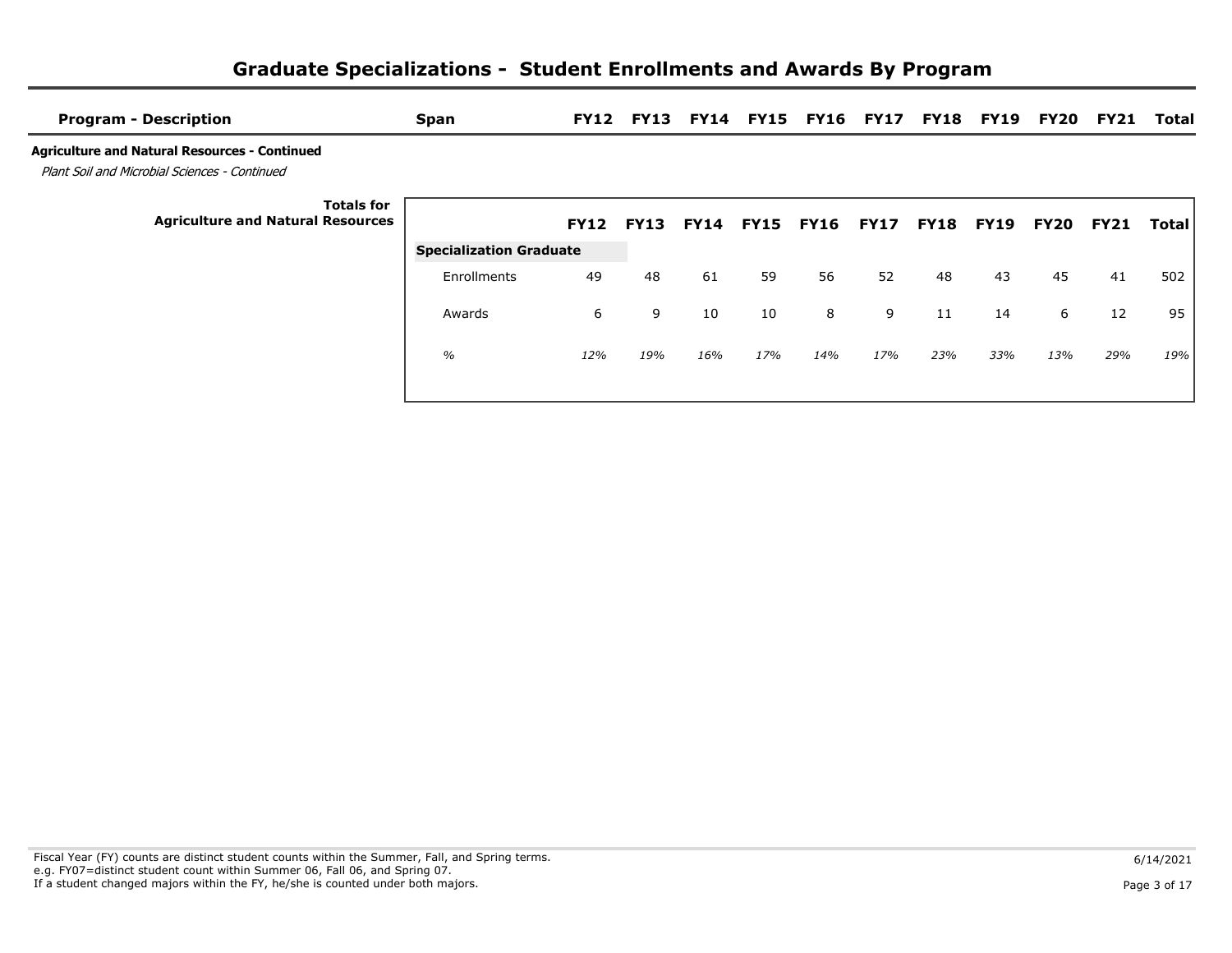| <b>Program - Description</b>    | <b>Span</b> |             | <b>FY12</b>    | <b>FY13</b>  |              | <b>FY14 FY15</b> | <b>FY16</b>    | <b>FY17</b>    | <b>FY18</b>    | <b>FY19</b> | <b>FY20</b> | <b>FY21</b> | <b>Total</b>   |
|---------------------------------|-------------|-------------|----------------|--------------|--------------|------------------|----------------|----------------|----------------|-------------|-------------|-------------|----------------|
| <b>Arts and Letters</b>         |             |             |                |              |              |                  |                |                |                |             |             |             |                |
| Philosophy                      |             |             |                |              |              |                  |                |                |                |             |             |             |                |
| 5650-Ethics and Development     | FS06-US15   | Enrollments | 2              | $\mathbf{1}$ | 0            | $\mathbf 0$      | $\mathbf 0$    | $\mathbf 0$    | 0              | 0           | $\mathbf 0$ | $\mathbf 0$ | 3              |
|                                 |             | Awards      | 1              | $\mathbf 0$  | $\mathbf 0$  | 0                | 0              | 0              | 0              | $\mathbf 0$ | 0           | $\mathbf 0$ | 1              |
|                                 |             | $\%$        | 50%            | 0%           | 0%           | 0%               | 0%             | 0%             | 0%             | 0%          | 0%          | 0%          | 33%            |
| 5651-Ethics and Development     | FS06-US15   | Enrollments | 9              | 5            | 5            | 5                | 2              | $\overline{2}$ | 0              | 0           | 0           | $\mathbf 0$ | 28             |
|                                 |             | Awards      | 1              | $\mathbf{1}$ | $\mathbf 0$  | 1                | $\mathbf 0$    | 1              | $\Omega$       | $\Omega$    | $\mathbf 0$ | $\mathbf 0$ | $\overline{4}$ |
|                                 |             | $\%$        | 11%            | 20%          | 0%           | 20%              | 0%             | 50%            | 0%             | 0%          | 0%          | 0%          | 14%            |
| <b>Women's Studies</b>          |             |             |                |              |              |                  |                |                |                |             |             |             |                |
| 5716-Women's and Gender Studies | SS11-       | Enrollments | $\overline{4}$ | 3            | 3            | 3                | $\overline{2}$ | $\overline{2}$ |                | 0           | 2           | 3           | 23             |
|                                 |             | Awards      | $\mathbf{1}$   | $\mathbf 0$  | $\mathbf{1}$ | 1                | 1              | $\mathbf 0$    | 1              | $\mathbf 0$ | $\mathbf 0$ | $\mathbf 0$ | 5              |
|                                 |             | $\%$        | 25%            | 0%           | 33%          | 33%              | 50%            | 0%             | 100%           | 0%          | 0%          | 0%          | 22%            |
| 5717-Women's and Gender Studies | $SS11-$     | Enrollments | 9              | 13           | 16           | 19               | 22             | 30             | 23             | 25          | 38          | 47          | 242            |
|                                 |             | Awards      | 0              | $\mathbf 0$  | $\mathbf 0$  | 2                | 1              | 2              | $\overline{4}$ | $\mathbf 0$ | 7           | 4           | 20             |
|                                 |             | $\%$        | 0%             | 0%           | 0%           | 11%              | 5%             | 7%             | 17%            | 0%          | 18%         | 9%          | 8%             |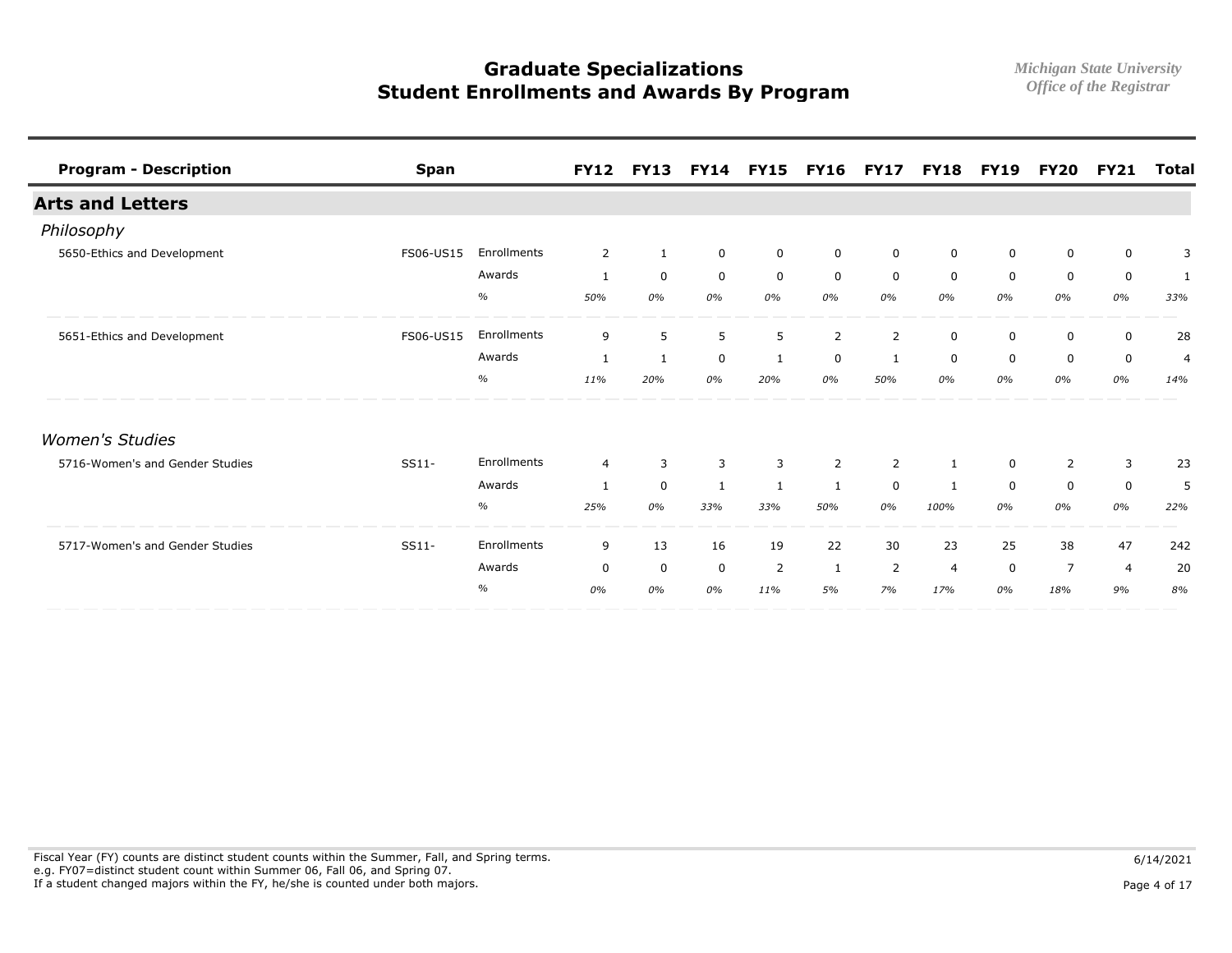| <b>Program - Description</b>                                       |                                              | <b>Span</b>                    |                  |    |                  |     | FY12 FY13 FY14 FY15 FY16 FY17 FY18 FY19 FY20 |             |             |             |             | <b>FY21</b>    | Total |
|--------------------------------------------------------------------|----------------------------------------------|--------------------------------|------------------|----|------------------|-----|----------------------------------------------|-------------|-------------|-------------|-------------|----------------|-------|
| <b>Arts and Letters - Continued</b><br>Women's Studies - Continued |                                              |                                |                  |    |                  |     |                                              |             |             |             |             |                |       |
|                                                                    | <b>Totals for</b><br><b>Arts and Letters</b> |                                | <b>FY12 FY13</b> |    | <b>FY14 FY15</b> |     | <b>FY16</b>                                  | <b>FY17</b> | <b>FY18</b> | <b>FY19</b> | <b>FY20</b> | <b>FY21</b>    | Total |
|                                                                    |                                              | <b>Specialization Graduate</b> |                  |    |                  |     |                                              |             |             |             |             |                |       |
|                                                                    |                                              | Enrollments                    | 24               | 22 | 24               | 27  | 26                                           | 34          | 24          | 25          | 40          | 50             | 296   |
|                                                                    |                                              | Awards                         | 3                |    | $\mathbf{1}$     | 4   | $\overline{2}$                               | 3           | 5           | 0           | $7^{\circ}$ | $\overline{4}$ | 30    |
|                                                                    |                                              | $\%$                           | 13%              | 5% | 4%               | 15% | 8%                                           | 9%          | 21%         | 0%          | 18%         | 8%             | 10%   |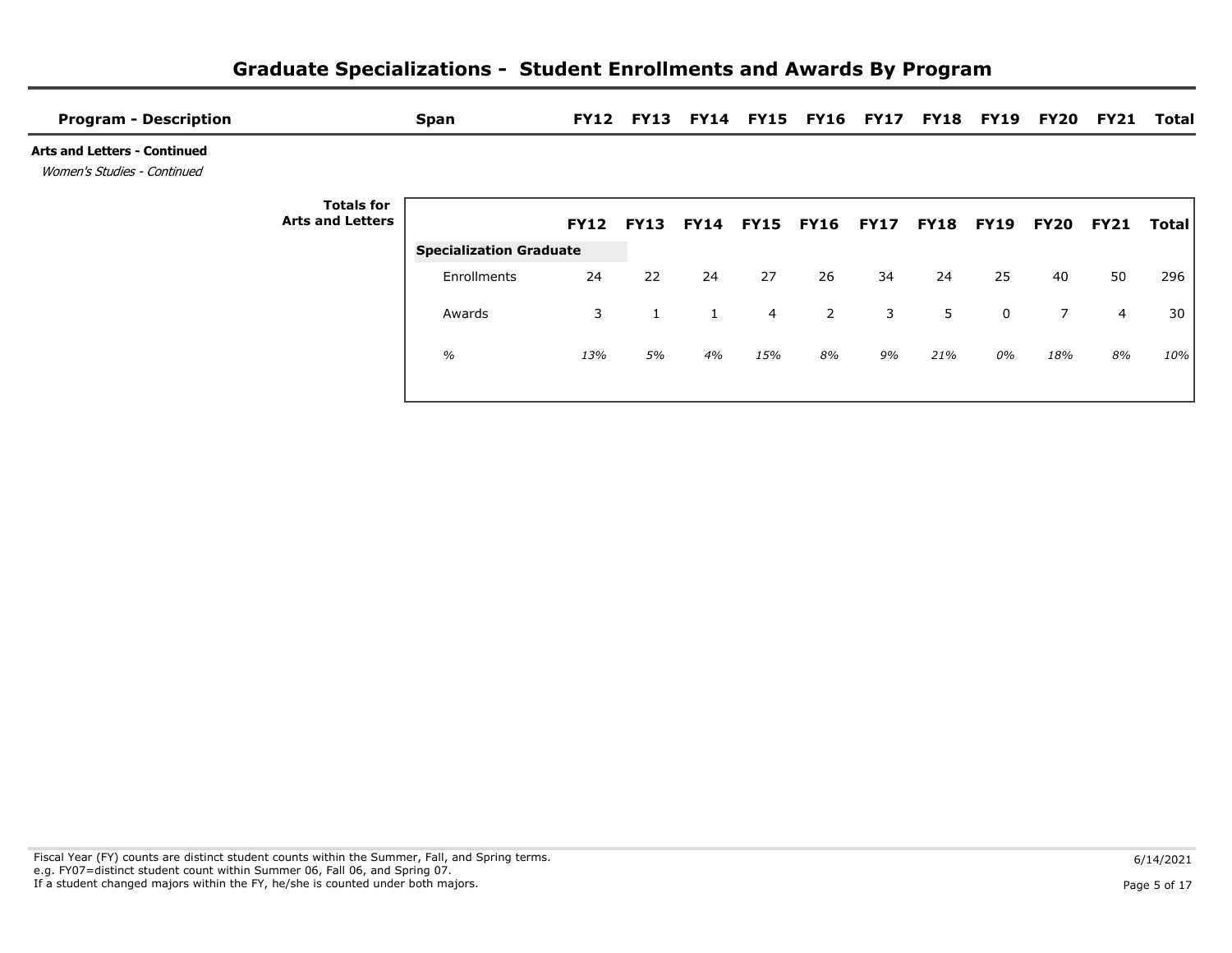| <b>Program - Description</b>        | <b>Span</b> |             |                | <b>FY12 FY13</b> |              | FY14 FY15 FY16 FY17 FY18 FY19 FY20 |                |                |             |             |             | FY21         | Total |
|-------------------------------------|-------------|-------------|----------------|------------------|--------------|------------------------------------|----------------|----------------|-------------|-------------|-------------|--------------|-------|
| <b>Business</b>                     |             |             |                |                  |              |                                    |                |                |             |             |             |              |       |
| Department of Marketing             |             |             |                |                  |              |                                    |                |                |             |             |             |              |       |
| 6052-Bus Con Envr Sustain & Conserv | FS09-SS21   | Enrollments | $\mathbf 0$    | $\mathbf 0$      | 3            | 1                                  | $\mathbf 0$    | $\mathbf 0$    | $\mathbf 0$ | $\mathbf 0$ | $\mathbf 0$ | $\mathbf 0$  | 4     |
|                                     |             | Awards      | $\mathbf 0$    | $\mathsf 0$      | $\mathbf{1}$ | 1                                  | $\mathbf 0$    | $\mathbf 0$    | $\mathbf 0$ | $\mathbf 0$ | $\mathbf 0$ | $\mathbf 0$  | 2     |
|                                     |             | $\%$        | 0%             | 0%               | 33%          | 100%                               | 0%             | 0%             | 0%          | 0%          | 0%          | 0%           | 50%   |
| 6053-Bus Con Envr Sustain & Conserv | FS09-SS21   | Enrollments |                |                  |              |                                    |                |                |             |             |             |              |       |
| <b>Hospitality Business</b>         |             |             |                |                  |              |                                    |                |                |             |             |             |              |       |
| 6028-Hospitality Business           | SS04-FS20   | Enrollments |                |                  |              |                                    |                |                |             |             |             |              |       |
| 6029-Hospitality Business           | SS04-FS20   | Enrollments | $\overline{2}$ | 4                | 4            | 3                                  | $\overline{2}$ | $\overline{2}$ | 1           | 1           | 1           | $\mathbf{1}$ | 21    |
|                                     |             | Awards      | $\mathbf 0$    | $\mathbf 0$      | $\mathbf{1}$ | $\mathbf{1}$                       | $\mathbf 0$    | 1              | $\mathbf 0$ | $\mathbf 0$ | $\mathbf 0$ | $\mathbf 0$  | 3     |
|                                     |             | $\%$        | 0%             | 0%               | 25%          | 33%                                | 0%             | 50%            | 0%          | 0%          | 0%          | 0%           | 14%   |

| <b>Totals for</b><br><b>Business</b> |                                | <b>FY12</b> | <b>FY13</b> | <b>FY14</b> |     | <b>FY15 FY16 FY17</b> |     | <b>FY18 FY19</b> |    | <b>FY20</b> | <b>FY21</b> | <b>Total</b> |
|--------------------------------------|--------------------------------|-------------|-------------|-------------|-----|-----------------------|-----|------------------|----|-------------|-------------|--------------|
|                                      | <b>Specialization Graduate</b> |             |             |             |     |                       |     |                  |    |             |             |              |
|                                      | Enrollments                    | 2           | 4           | 7           | 4   | 2                     | 2   |                  |    |             |             | 25           |
|                                      | Awards                         | 0           | 0           | 2           | 2   | $\mathbf 0$           |     | 0                | 0  | 0           | 0           |              |
|                                      | $\frac{0}{0}$                  | 0%          | 0%          | 29%         | 50% | 0%                    | 50% | 0%               | 0% | 0%          | 0%          | 20%          |

Fiscal Year (FY) counts are distinct student counts within the Summer, Fall, and Spring terms.  $6/14/2021$  e.g. FY07=distinct student count within Summer 06, Fall 06, and Spring 07. If a student changed majors within the FY, he/she is counted under both majors. Page 6 of 17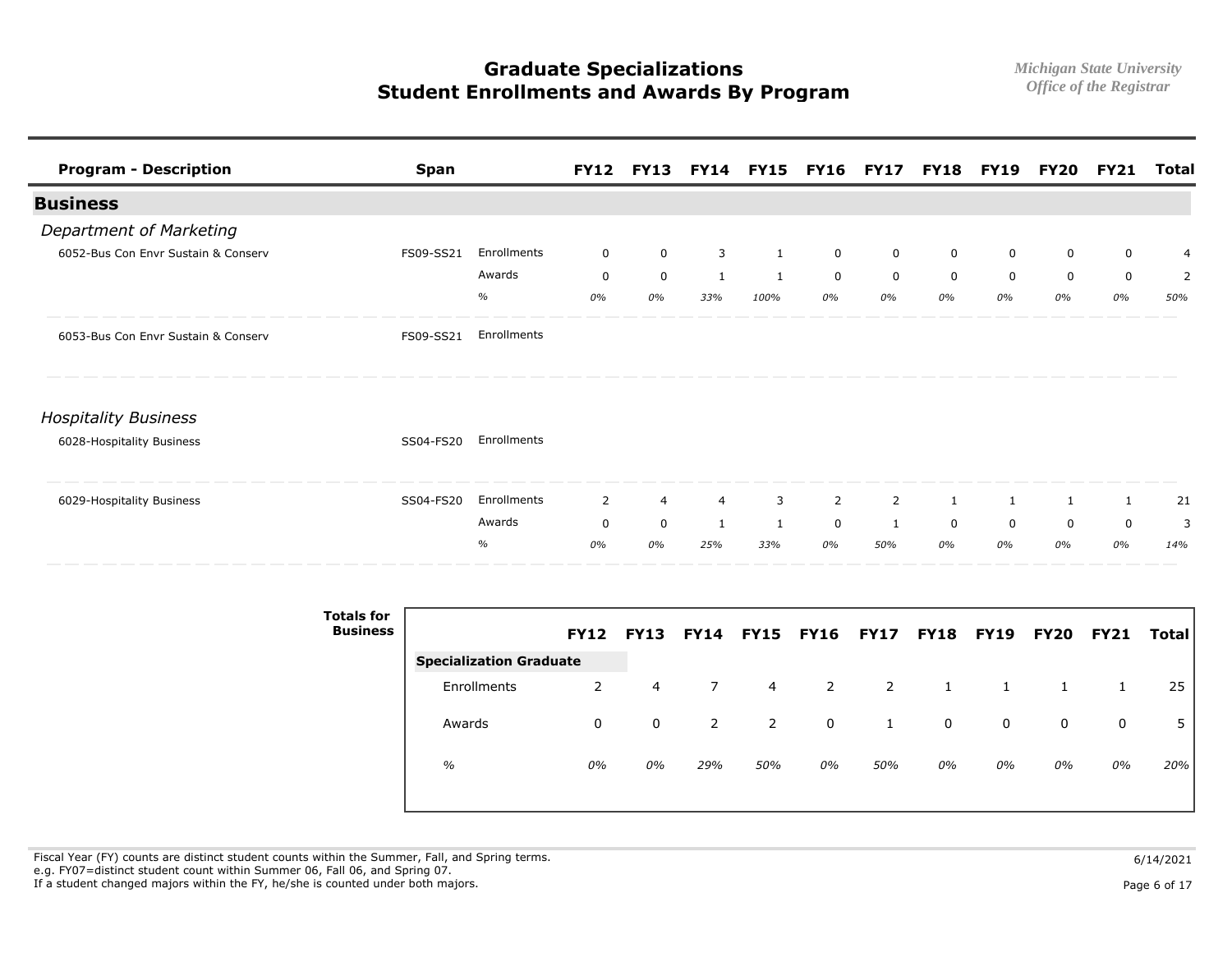| <b>Program - Description</b>           | <b>Span</b>  |             | <b>FY12</b>  | <b>FY13</b>      |                | <b>FY14 FY15</b> | <b>FY16</b> | <b>FY17</b>    | <b>FY18</b>    | <b>FY19</b> | <b>FY20</b> | <b>FY21</b>  | Total |
|----------------------------------------|--------------|-------------|--------------|------------------|----------------|------------------|-------------|----------------|----------------|-------------|-------------|--------------|-------|
| <b>Communication Arts and Sciences</b> |              |             |              |                  |                |                  |             |                |                |             |             |              |       |
| Communication                          |              |             |              |                  |                |                  |             |                |                |             |             |              |       |
| 6323-Nonprofit Fundraising             | US16-        | Enrollments | $\mathbf 0$  | $\mathbf 0$      | 0              | 0                | $\mathbf 0$ | 5              | 9              | 5           | 6           | 6            | 31    |
|                                        |              | Awards      | $\mathbf 0$  | $\mathbf 0$      | $\mathbf 0$    | $\mathbf 0$      | $\mathbf 0$ | 3              | 6              | $\mathbf 0$ | 2           | 3            | 14    |
|                                        |              | $\%$        | 0%           | 0%               | 0%             | 0%               | 0%          | 60%            | 67%            | 0%          | 33%         | 50%          | 45%   |
| Communication Arts & Sciences Dean     |              |             |              |                  |                |                  |             |                |                |             |             |              |       |
| 6311-Media and Information Studies     | FS14-        | Enrollments | $\mathbf 0$  | $\mathbf 0$      | $\mathbf 0$    | $\mathbf{1}$     | 2           | $\overline{2}$ | $\mathbf 0$    | $\mathbf 0$ | $\mathbf 0$ | $\mathbf 0$  | 5     |
|                                        |              | Awards      | $\mathbf 0$  | $\boldsymbol{0}$ | $\mathbf 0$    | $\mathsf{O}$     | $\mathbf 0$ | $\mathbf{1}$   | $\mathbf 0$    | $\mathbf 0$ | $\mathbf 0$ | $\mathbf 0$  | 1     |
|                                        |              | $\%$        | 0%           | 0%               | 0%             | 0%               | 0%          | 50%            | 0%             | 0%          | 0%          | 0%           | 20%   |
| 6312-Media and Information Studies     | FS14-        | Enrollments |              |                  |                |                  |             |                |                |             |             |              |       |
| Department of Media and Information    |              |             |              |                  |                |                  |             |                |                |             |             |              |       |
| 1459-Management of Info Technology     | <b>FS08-</b> | Enrollments | 3            | 3                | $\overline{2}$ | 2                | 1           | 3              | $\overline{2}$ | 3           | 1           | $\mathbf{1}$ | 21    |
|                                        |              | Awards      | $\mathbf{1}$ | $\mathbf{1}$     | $\mathbf 0$    | 2                | $\Omega$    | $\mathbf 0$    | $\Omega$       | 2           | $\mathbf 0$ | $\mathbf 0$  | 6     |
|                                        |              | $\%$        | 33%          | 33%              | 0%             | 100%             | 0%          | 0%             | 0%             | 67%         | 0%          | 0%           | 29%   |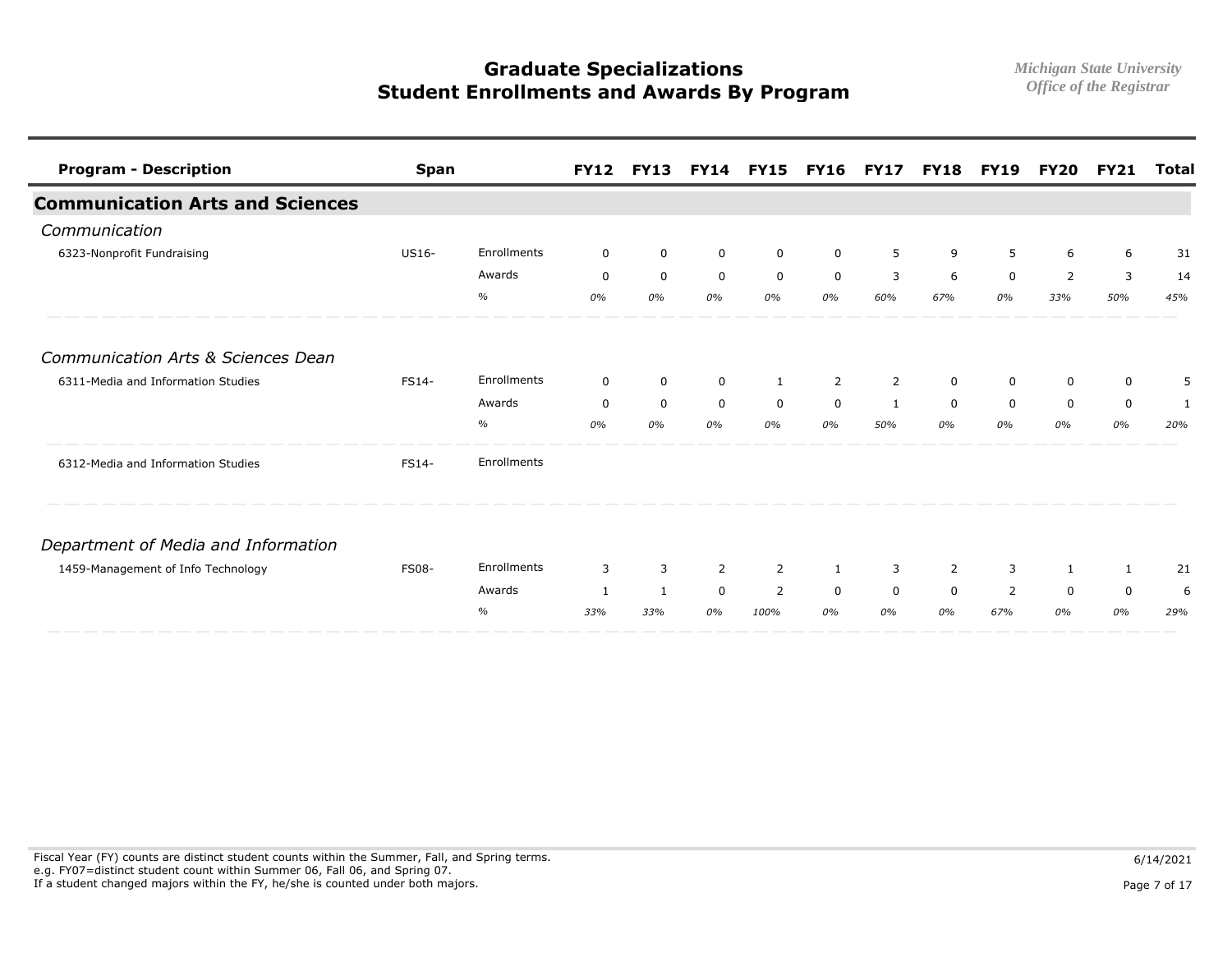|  | <b>Graduate Specializations - Student Enrollments and Awards By Program</b> |  |
|--|-----------------------------------------------------------------------------|--|
|--|-----------------------------------------------------------------------------|--|

| <b>Program - Description</b>                                                                          | <b>Span</b>                    | <b>FY12</b>      | <b>FY13</b> |                |             | FY14 FY15 FY16 FY17 FY18 FY19 |                |             |                | FY20           | FY21        | Total |
|-------------------------------------------------------------------------------------------------------|--------------------------------|------------------|-------------|----------------|-------------|-------------------------------|----------------|-------------|----------------|----------------|-------------|-------|
| <b>Communication Arts and Sciences - Continued</b><br>Department of Media and Information - Continued |                                |                  |             |                |             |                               |                |             |                |                |             |       |
| <b>Totals for</b><br><b>Communication Arts and Sciences</b>                                           |                                | <b>FY12 FY13</b> |             | <b>FY14</b>    | <b>FY15</b> | <b>FY16</b>                   | <b>FY17</b>    | <b>FY18</b> | <b>FY19</b>    | <b>FY20</b>    | <b>FY21</b> | Total |
|                                                                                                       | <b>Specialization Graduate</b> |                  |             |                |             |                               |                |             |                |                |             |       |
|                                                                                                       | Enrollments                    | 3                | 3           | $\overline{2}$ | 3           | 3                             | 10             | 11          | 8              | 7              | 7           | 57    |
|                                                                                                       | Awards                         |                  |             | $\overline{0}$ | 2           | $\mathbf 0$                   | $\overline{4}$ | 6           | $\overline{2}$ | $\overline{2}$ | 3           | 21    |
|                                                                                                       | $\%$                           | 33%              | 33%         | 0%             | 67%         | 0%                            | 40%            | 55%         | 25%            | 29%            | 43%         | 37%   |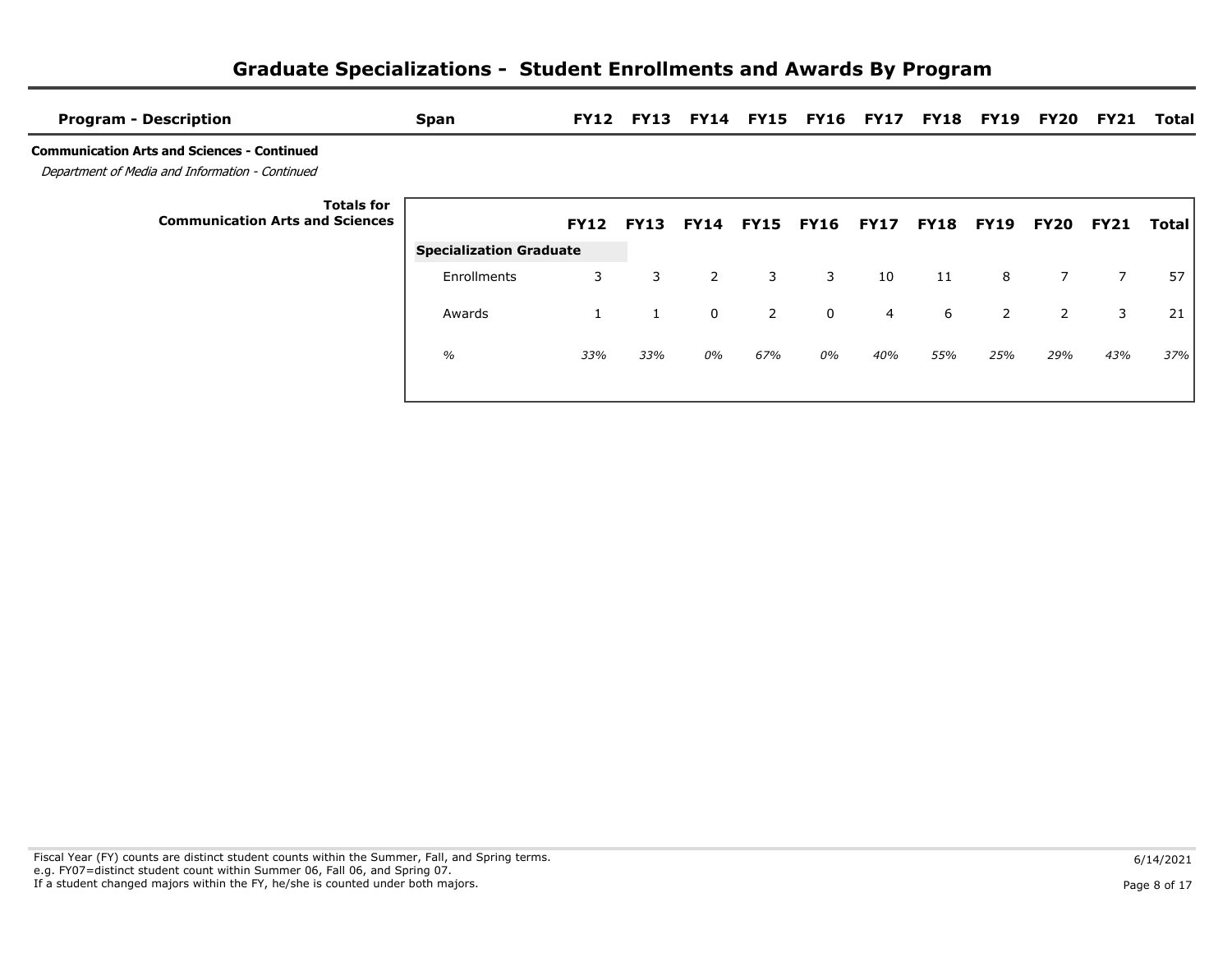| <b>Program - Description</b>       | <b>Span</b> |               | <b>FY12</b>    |              | <b>FY13 FY14 FY15</b> |              | <b>FY16</b>    | <b>FY17</b>    |                | <b>FY18 FY19</b> |                | <b>FY20 FY21</b> | <b>Total</b> |
|------------------------------------|-------------|---------------|----------------|--------------|-----------------------|--------------|----------------|----------------|----------------|------------------|----------------|------------------|--------------|
| <b>Education</b>                   |             |               |                |              |                       |              |                |                |                |                  |                |                  |              |
| <b>Education Dean</b>              |             |               |                |              |                       |              |                |                |                |                  |                |                  |              |
| 6751-Economics of Education        | US12-FS16   | Enrollments   | 0              | $\mathbf 0$  | $\overline{7}$        | 13           | 9              | 6              | 3              | 2                | 2              | $\mathbf 0$      | 42           |
|                                    |             | Awards        | $\mathbf 0$    | $\mathbf 0$  | $\mathbf{1}$          | 5            | 3              | 2              | $\Omega$       | $\overline{2}$   | $\mathbf 0$    | $\mathbf{1}$     | 14           |
|                                    |             | $\%$          | 0%             | 0%           | 14%                   | 38%          | 33%            | 33%            | 0%             | 100%             | 0%             | 0%               | 33%          |
| <b>Educational Administration</b>  |             |               |                |              |                       |              |                |                |                |                  |                |                  |              |
| 6776-Economics of Education        | SS17-       | Enrollments   | $\mathbf 0$    | $\mathbf 0$  | $\mathbf 0$           | $\mathbf 0$  | $\mathbf 0$    | $\overline{2}$ | 3              | 5                | $\overline{4}$ | 4                | 18           |
|                                    |             | Awards        | $\mathbf 0$    | $\mathbf 0$  | $\mathbf 0$           | $\mathsf{O}$ | $\mathbf 0$    | $\mathbf 0$    | $\mathbf 0$    | $\mathbf{1}$     | $\mathbf 0$    | $\mathbf 0$      | 1            |
|                                    |             | $\%$          | 0%             | 0%           | 0%                    | 0%           | 0%             | 0%             | 0%             | 20%              | 0%             | 0%               | 6%           |
| <b>Teacher Education</b>           |             |               |                |              |                       |              |                |                |                |                  |                |                  |              |
| 6773-K-12 English as a Second Lang | US16-       | Enrollments   | $\mathbf 0$    | $\mathbf 0$  | $\mathsf{O}$          | $\mathbf 0$  | $\mathbf 0$    | $\mathbf 0$    | $\mathbf 0$    | $\mathbf 0$      | 1              | $\mathbf 0$      | 1            |
|                                    |             | Awards        | $\mathbf 0$    | $\mathbf 0$  | $\mathbf 0$           | $\mathbf 0$  | $\mathbf 0$    | $\mathbf 0$    | $\mathbf 0$    | $\mathbf 0$      | 1              | $\mathbf 0$      | 1            |
|                                    |             | $\%$          | 0%             | 0%           | 0%                    | 0%           | 0%             | 0%             | 0%             | 0%               | 100%           | 0%               | 100%         |
| 6740-Language & Literacy Education | FS10-       | Enrollments   | 6              | 14           | 23                    | 31           | 35             | 32             | 31             | 23               | 17             | 12               | 224          |
|                                    |             | Awards        | 3              | $\mathbf{1}$ | 6                     | 1            | $\overline{4}$ | $\overline{4}$ | $\overline{7}$ | 5                | 3              | 5                | 39           |
|                                    |             | $\%$          | 50%            | 7%           | 26%                   | 3%           | 11%            | 13%            | 23%            | 22%              | 18%            | 42%              | 17%          |
| 6745-Literacy & Language Instruct  | US11-       | Enrollments   | 5              | 24           | 33                    | 37           | 46             | 69             | 61             | 42               | 16             | 9                | 342          |
|                                    |             | Awards        | $\overline{4}$ | 13           | 20                    | 15           | 21             | 23             | 26             | 19               | $\overline{4}$ | $\overline{4}$   | 149          |
|                                    |             | $\frac{0}{0}$ | 80%            | 54%          | 61%                   | 41%          | 46%            | 33%            | 43%            | 45%              | 25%            | 44%              | 44%          |

Fiscal Year (FY) counts are distinct student counts within the Summer, Fall, and Spring terms.  $6/14/2021$  e.g. FY07=distinct student count within Summer 06, Fall 06, and Spring 07. If a student changed majors within the FY, he/she is counted under both majors. Page 9 of 17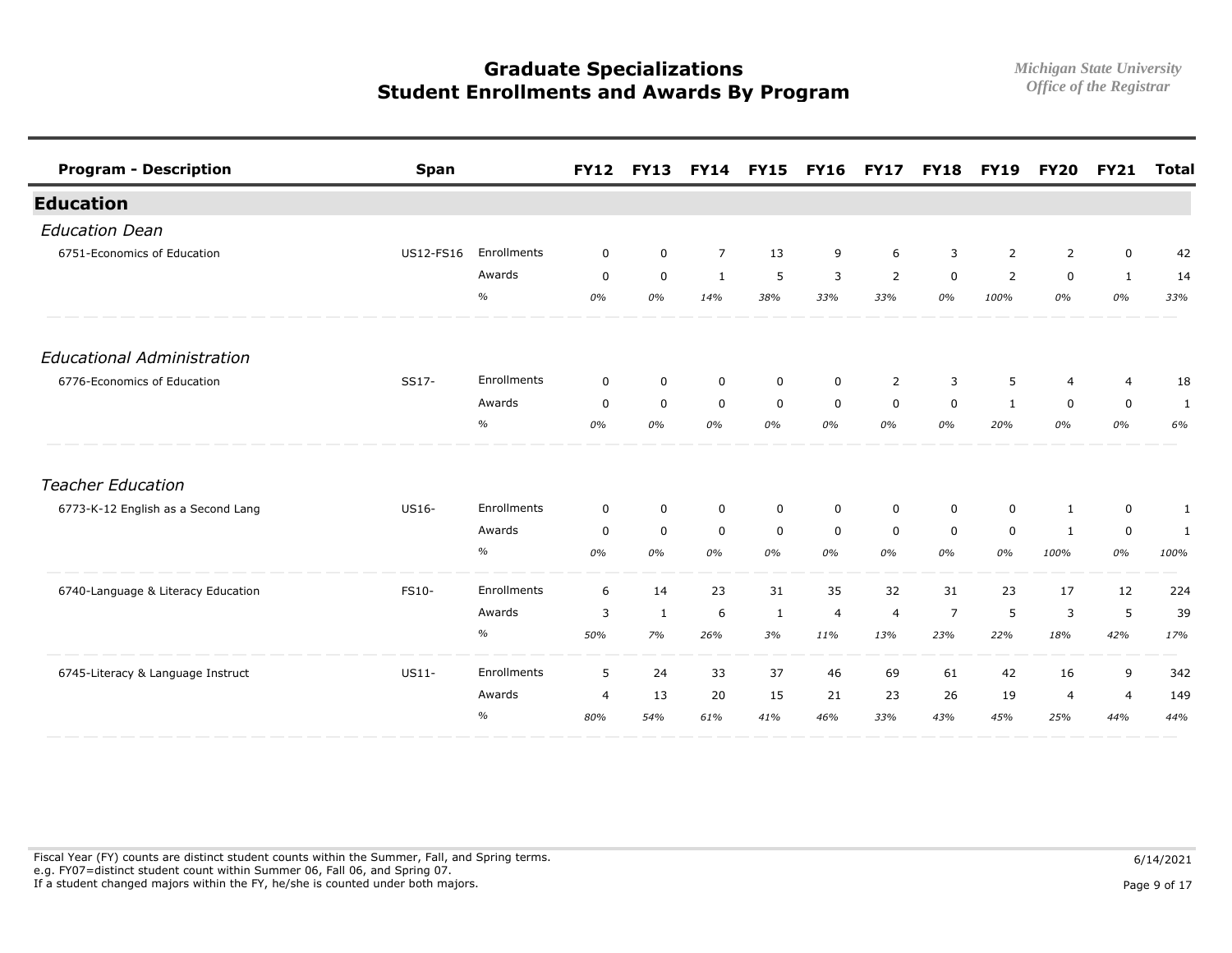| <b>Program - Description</b>                                  |                                       | <b>Span</b>                    | <b>FY12</b> |             |             |             | FY13 FY14 FY15 FY16 FY17 FY18 |             |             | <b>FY19</b> | FY20        | <b>FY21</b> | Total |
|---------------------------------------------------------------|---------------------------------------|--------------------------------|-------------|-------------|-------------|-------------|-------------------------------|-------------|-------------|-------------|-------------|-------------|-------|
| <b>Education - Continued</b><br>Teacher Education - Continued |                                       |                                |             |             |             |             |                               |             |             |             |             |             |       |
|                                                               | <b>Totals for</b><br><b>Education</b> |                                | <b>FY12</b> | <b>FY13</b> | <b>FY14</b> | <b>FY15</b> | <b>FY16</b>                   | <b>FY17</b> | <b>FY18</b> | <b>FY19</b> | <b>FY20</b> | <b>FY21</b> | Total |
|                                                               |                                       | <b>Specialization Graduate</b> |             |             |             |             |                               |             |             |             |             |             |       |
|                                                               |                                       | Enrollments                    | 11          | 38          | 63          | 81          | 90                            | 109         | 98          | 72          | 40          | 25          | 627   |
|                                                               |                                       | Awards                         | 7           | 14          | 27          | 21          | 28                            | 29          | 33          | 27          | 8           | 10          | 204   |
|                                                               |                                       | $\frac{0}{0}$                  | 64%         | 37%         | 43%         | 26%         | 31%                           | 27%         | 34%         | 38%         | 20%         | 40%         | 33%   |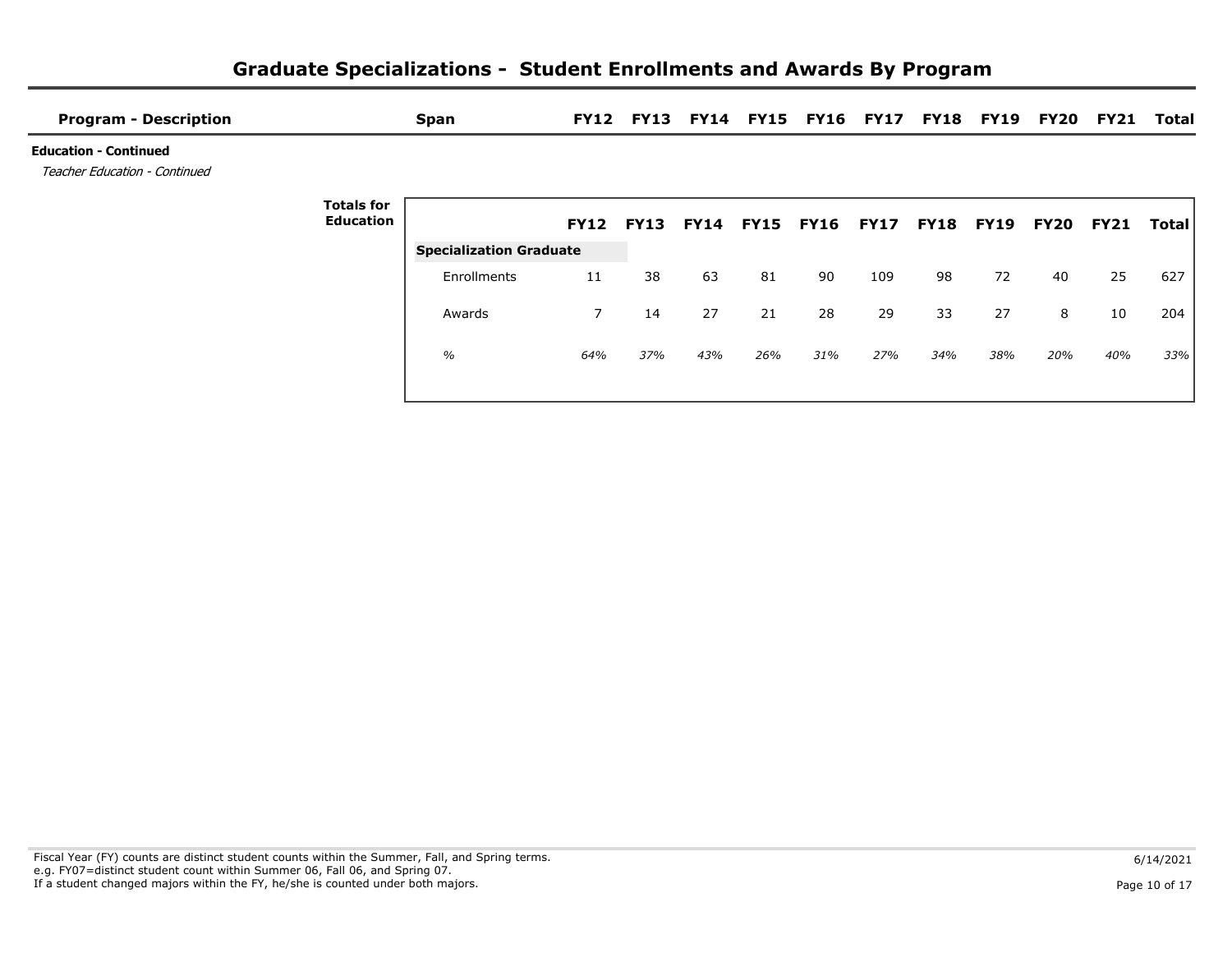| <b>Program - Description</b> | <b>Span</b> |             |      | <b>FY12 FY13</b> |              |                | FY14 FY15 FY16 FY17 FY18 FY19 FY20 |                |              |          |          | <b>FY21</b> | Total        |
|------------------------------|-------------|-------------|------|------------------|--------------|----------------|------------------------------------|----------------|--------------|----------|----------|-------------|--------------|
| <b>Human Medicine</b>        |             |             |      |                  |              |                |                                    |                |              |          |          |             |              |
| Human Medicine Dean          |             |             |      |                  |              |                |                                    |                |              |          |          |             |              |
| 2838-Public Health           | FS08-FS10   | Enrollments |      | $\Omega$         | $\mathbf{0}$ | $\overline{0}$ | $\Omega$                           | $\overline{0}$ | $\mathbf{0}$ | $\Omega$ | $\Omega$ | $\mathbf 0$ | $\mathbf{1}$ |
|                              |             | Awards      |      | $\mathbf 0$      | $\mathbf{0}$ | $\mathbf{0}$   | $\Omega$                           | $\Omega$       | $\mathbf{0}$ | $\Omega$ | $\Omega$ | $\Omega$    | $\mathbf{1}$ |
|                              |             | $\%$        | 100% | 0%               | 0%           | 0%             | 0%                                 | 0%             | 0%           | 0%       | 0%       | 0%          | 100%         |

| <b>Totals for</b><br><b>Human Medicine</b> |                                | <b>FY12</b> | <b>FY13</b> | <b>FY14</b> | <b>FY15 FY16</b> |    | <b>FY17</b> | <b>FY18 FY19</b> |    | <b>FY20</b> | <b>FY21</b> | Total |
|--------------------------------------------|--------------------------------|-------------|-------------|-------------|------------------|----|-------------|------------------|----|-------------|-------------|-------|
|                                            | <b>Specialization Graduate</b> |             |             |             |                  |    |             |                  |    |             |             |       |
|                                            | Enrollments                    |             | 0           | 0           | $\mathbf{0}$     | 0  | 0           | 0                | 0  | 0           |             |       |
|                                            | Awards                         |             | 0           | 0           | 0                | 0  | 0           | 0                | 0  | 0           | $\Omega$    |       |
|                                            | $\%$                           | 100%        | 0%          | 0%          | 0%               | 0% | 0%          | 0%               | 0% | 0%          | 0%          | 100%  |
|                                            |                                |             |             |             |                  |    |             |                  |    |             |             |       |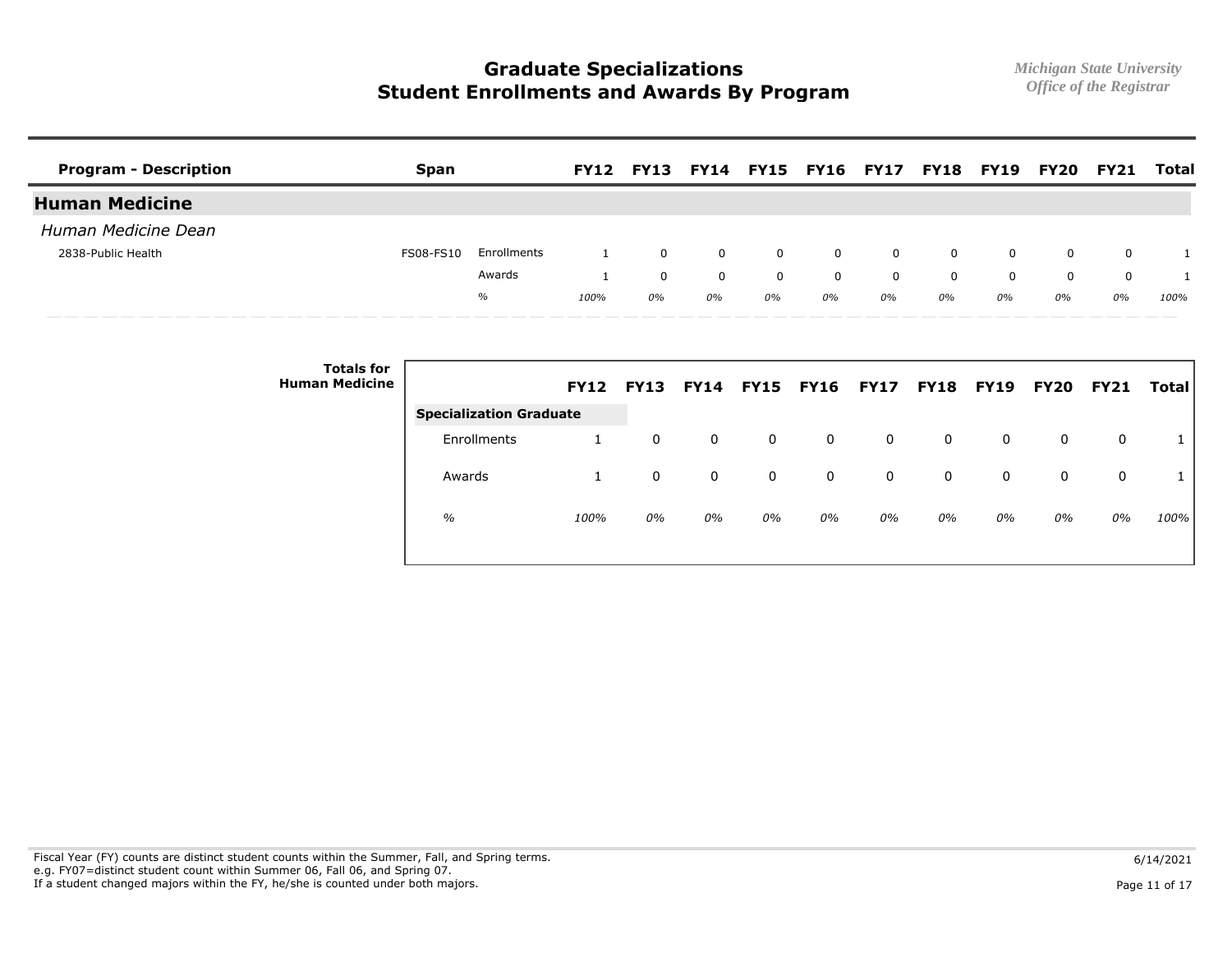| <b>Program - Description</b>         | <b>Span</b> |             | <b>FY12</b> | <b>FY13</b> | FY14 |     | <b>FY15 FY16 FY17</b> |     | FY18 | <b>FY19</b> | FY20 | <b>FY21</b>    | <b>Total</b> |
|--------------------------------------|-------------|-------------|-------------|-------------|------|-----|-----------------------|-----|------|-------------|------|----------------|--------------|
| <b>Natural Science</b>               |             |             |             |             |      |     |                       |     |      |             |      |                |              |
| Natural Science Dean                 |             |             |             |             |      |     |                       |     |      |             |      |                |              |
| 3995-Ecol, Evolutionary Bio&Behavior | US98-US21   | Enrollments | 20          | 17          | 20   | 22  | 16                    | 16  | 17   | 10          | 6    | $\overline{4}$ | 148          |
|                                      |             | Awards      |             | 6           | 3    | 8   | 6                     |     | 5.   | 4           |      |                | 47           |
|                                      |             | $\%$        | 35%         | 35%         | 15%  | 36% | 38%                   | 19% | 29%  | 40%         | 50%  | 50%            | 32%          |

| <b>Totals for</b><br><b>Natural Science</b> |                                | <b>FY12</b> | <b>FY13</b> | <b>FY14</b> | <b>FY15 FY16</b> |     | <b>FY17</b> |     | <b>FY18 FY19</b> | <b>FY20</b> | <b>FY21</b> | <b>Total</b> |
|---------------------------------------------|--------------------------------|-------------|-------------|-------------|------------------|-----|-------------|-----|------------------|-------------|-------------|--------------|
|                                             | <b>Specialization Graduate</b> |             |             |             |                  |     |             |     |                  |             |             |              |
|                                             | Enrollments                    | 20          | 17          | 20          | 22               | 16  | 16          | 17  | 10               | 6           | 4           | 148          |
|                                             | Awards                         | 7           | 6           | 3           | 8                | 6   | 3           | 5   | $\overline{4}$   | 3           | 2           | 47           |
|                                             | $\frac{0}{0}$                  | 35%         | 35%         | 15%         | 36%              | 38% | 19%         | 29% | 40%              | 50%         | 50%         | 32%          |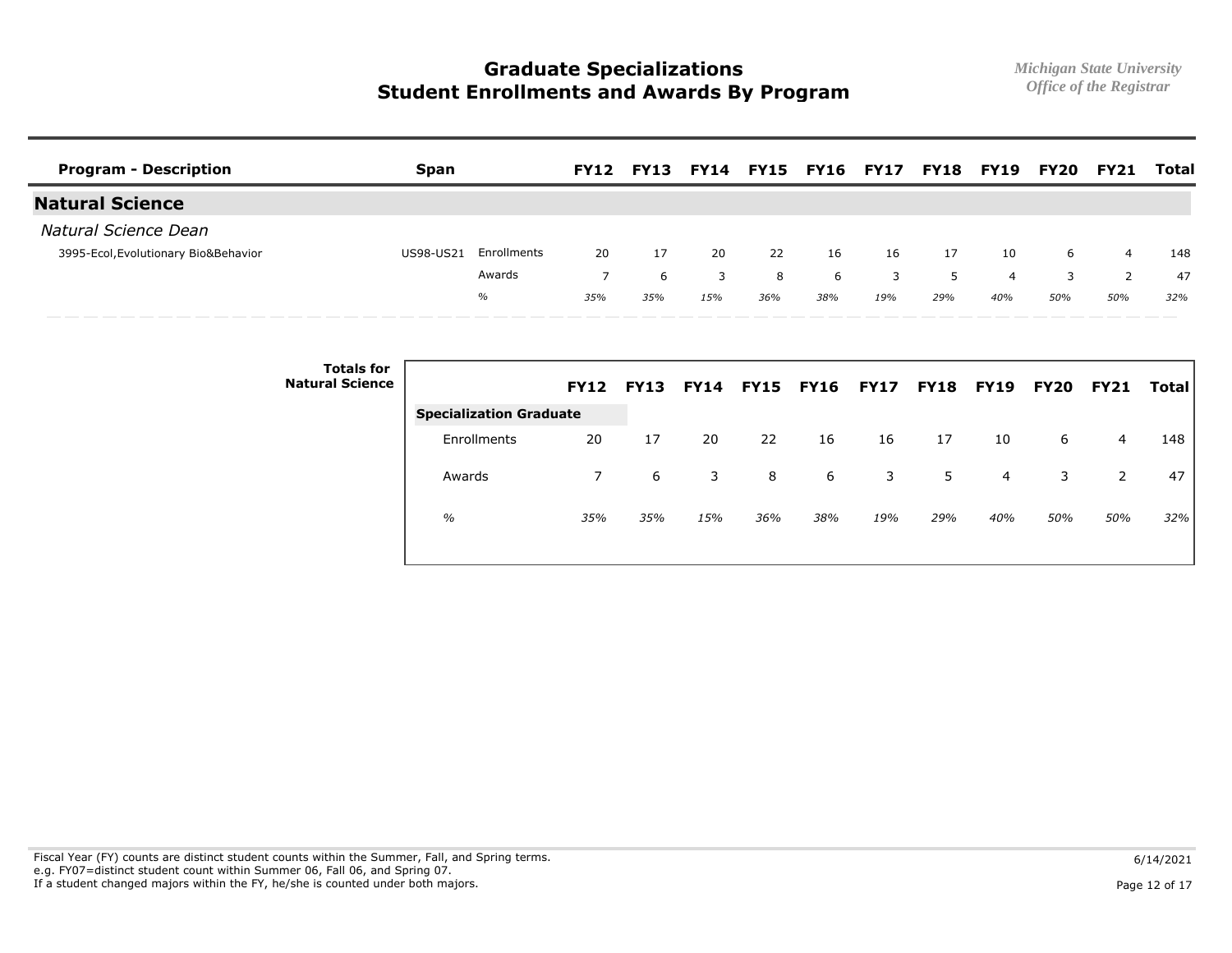| <b>Program - Description</b>       | <b>Span</b> |             |                | <b>FY12 FY13</b> |                  | FY14 FY15 FY16 |                | <b>FY17</b>    | <b>FY18</b>    | <b>FY19</b>  | <b>FY20</b>    | <b>FY21</b>    | <b>Total</b>   |
|------------------------------------|-------------|-------------|----------------|------------------|------------------|----------------|----------------|----------------|----------------|--------------|----------------|----------------|----------------|
| <b>Social Science</b>              |             |             |                |                  |                  |                |                |                |                |              |                |                |                |
| Criminal Justice                   |             |             |                |                  |                  |                |                |                |                |              |                |                |                |
| 7679-Forensic Science              | FS09-       | Enrollments | $\mathbf 0$    | $\mathbf 0$      | $\mathbf{1}$     | $\mathbf{1}$   | 1              | $\mathbf 0$    | $\mathbf 0$    | $\mathbf 0$  | $\mathbf 0$    | $\mathbf 0$    | 3              |
| 7600-Judicial Administration       | FS03-       | Enrollments | 8              | 3                | $\boldsymbol{6}$ | 5              | $\overline{4}$ | $\overline{2}$ | $\overline{4}$ | 3            | $\overline{2}$ | $\mathbf{1}$   | 38             |
|                                    |             | Awards      | 5              | $\mathsf 0$      | $\mathbf{1}$     | $\mathbf{1}$   | $\mathbf{1}$   | $\mathbf{1}$   | $\mathbf 0$    | 1            | $\pmb{0}$      | $\pmb{0}$      | 10             |
|                                    |             | $\%$        | 63%            | 0%               | 17%              | 20%            | 25%            | 50%            | 0%             | 33%          | $0\%$          | $0\%$          | 26%            |
| 4689-Security Management           | FS95-       | Enrollments | 5              | 5                | $\overline{4}$   | $\overline{2}$ | $\overline{2}$ | $\overline{4}$ | $\overline{4}$ | $\mathbf{1}$ | 1              | $\overline{2}$ | 30             |
|                                    |             | Awards      | 1              | 2                | 2                | 1              | $\mathbf 0$    | 1              | 1              | $\mathbf 0$  | $\mathbf 0$    | 0              | 8              |
|                                    |             | $\%$        | 20%            | 40%              | 50%              | 50%            | 0%             | 25%            | 25%            | 0%           | 0%             | $0\%$          | 27%            |
| Social Science Dean                |             |             |                |                  |                  |                |                |                |                |              |                |                |                |
| 4694-Applied Developmental Science | SS97-FS10   | Enrollments | $\mathbf{1}$   | $\mathbf{1}$     | $\mathsf 0$      | $\mathsf 0$    | $\mathbf 0$    | $\mathbf 0$    | $\mathbf 0$    | $\mathbf 0$  | $\mathbf 0$    | $\mathsf 0$    | $\overline{2}$ |
|                                    |             | Awards      | $\mathbf 0$    | $\mathbf{1}$     | $\mathbf 0$      | $\mathbf 0$    | $\mathbf 0$    | $\mathbf 0$    | $\mathbf 0$    | $\mathbf 0$  | $\mathbf 0$    | 0              | 1              |
|                                    |             | $\%$        | 0%             | 100%             | 0%               | 0%             | 0%             | 0%             | 0%             | 0%           | 0%             | 0%             | 50%            |
| 4721-Cognitive Science             | FS99-       | Enrollments | 3              | 6                | $\overline{4}$   | 4              | $\overline{2}$ | 3              | $\mathbf 0$    | $\mathbf 0$  | $\mathbf 0$    | $\mathbf 0$    | 22             |
|                                    |             | Awards      | $\mathbf 0$    | $\mathbf{1}$     | $\pmb{0}$        | $\mathsf 0$    | 1              | 1              | $\mathbf{1}$   | $\mathbf 0$  | $\mathbf 0$    | $\pmb{0}$      | $\overline{4}$ |
|                                    |             | $\%$        | 0%             | 17%              | 0%               | 0%             | 50%            | 33%            | 0%             | 0%           | 0%             | 0%             | 18%            |
| 4722-Cognitive Science             | FS99-       | Enrollments | 24             | 21               | 21               | 20             | 17             | 21             | 19             | 14           | 16             | 13             | 186            |
|                                    |             | Awards      | $\overline{2}$ | $\mathbf{1}$     | 2                | $\mathbf 0$    | 1              | 3              | 5              | $\mathbf{1}$ | 4              | $\overline{7}$ | 26             |
|                                    |             | $\%$        | $8\%$          | 5%               | 10%              | 0%             | 6%             | 14%            | 26%            | 7%           | 25%            | 54%            | 14%            |
| 7676-Environmental Policy          | SS09-       | Enrollments | $\mathbf{1}$   | $\mathbf{1}$     | $\mathbf{1}$     | $\overline{2}$ | $\mathbf{1}$   | $\mathbf 0$    | $\mathbf 0$    | $\mathbf 0$  | $\mathbf 0$    | $\overline{2}$ | 8              |
|                                    |             | Awards      | $\mathbf 0$    | $\mathsf 0$      | $\pmb{0}$        | 1              | $\mathbf 0$    | $\mathbf 0$    | $\mathbf 0$    | $\mathbf 0$  | $\mathbf 0$    | $\mathbf 0$    | $\mathbf{1}$   |
|                                    |             | $\%$        | 0%             | 0%               | 0%               | 50%            | 0%             | 0%             | 0%             | 0%           | 0%             | 0%             | 13%            |

Fiscal Year (FY) counts are distinct student counts within the Summer, Fall, and Spring terms.  $6/14/2021$ 

e.g. FY07=distinct student count within Summer 06, Fall 06, and Spring 07.

If a student changed majors within the FY, he/she is counted under both majors. Page 13 of 17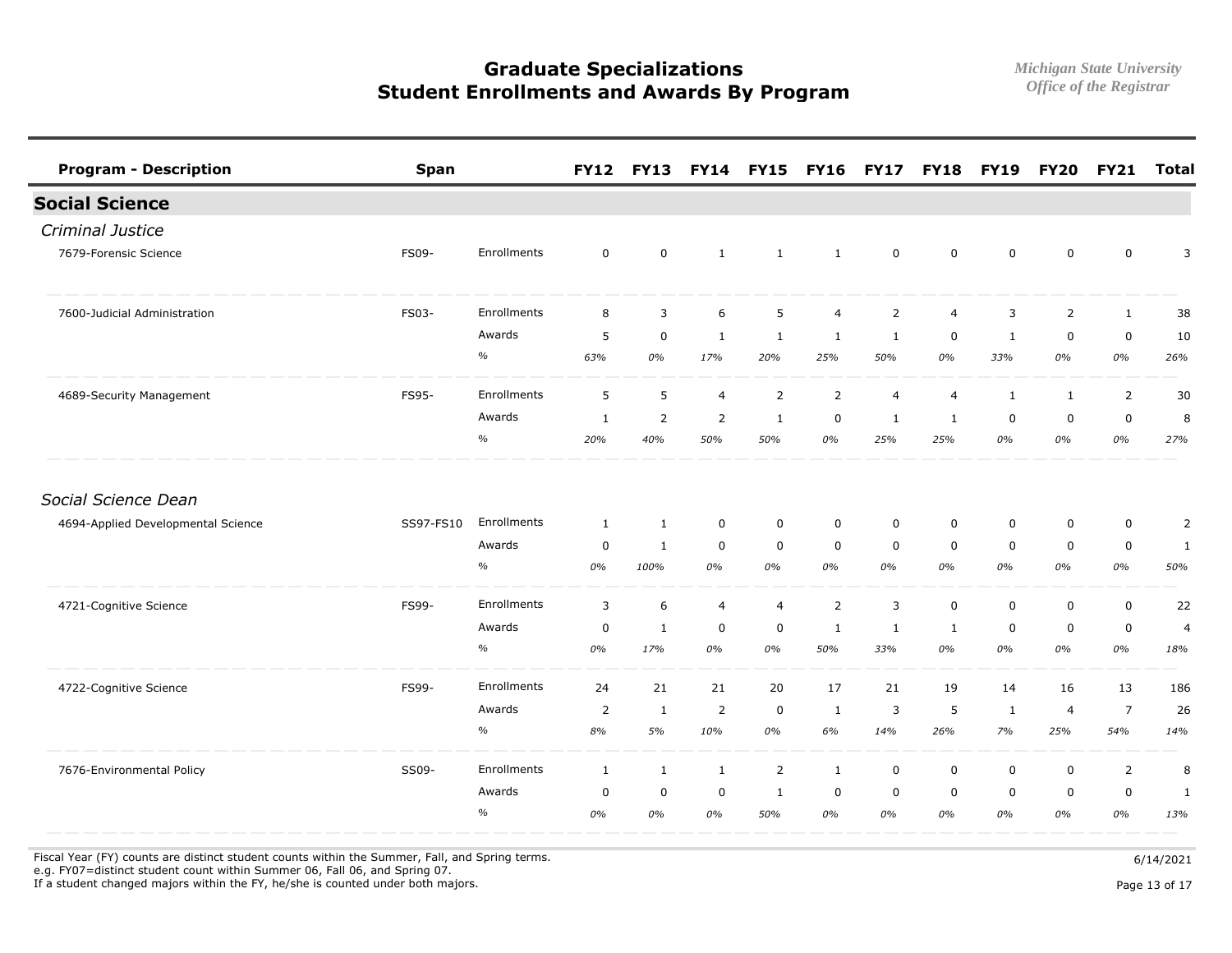| <b>Program - Description</b>        | <b>Span</b>  |             | <b>FY12</b>    | <b>FY13</b>    |                | <b>FY14 FY15</b> | <b>FY16</b>    | <b>FY17</b>    | <b>FY18</b>    | <b>FY19</b>  | <b>FY20</b>    | <b>FY21</b>    | <b>Total</b> |
|-------------------------------------|--------------|-------------|----------------|----------------|----------------|------------------|----------------|----------------|----------------|--------------|----------------|----------------|--------------|
| <b>Social Science - Continued</b>   |              |             |                |                |                |                  |                |                |                |              |                |                |              |
| Social Science Dean - Continued     |              |             |                |                |                |                  |                |                |                |              |                |                |              |
| 7677-Environmental Policy           | SS09-US20    | Enrollments | 1              | $\mathbf{1}$   | $\mathbf{1}$   | $\mathbf{1}$     | $\mathbf 0$    | 0              | 0              | $\mathbf{1}$ | 0              | $\mathbf 0$    | 5            |
|                                     |              | Awards      | $\mathbf 0$    | $\mathbf 0$    | $\mathbf 0$    | $\mathbf 0$      | $\mathbf 0$    | $\mathbf 0$    | $\mathbf 0$    | $\mathbf{1}$ | $\mathbf 0$    | $\mathbf 0$    | $\mathbf{1}$ |
|                                     |              | $\%$        | 0%             | 0%             | 0%             | 0%               | 0%             | 0%             | 0%             | 100%         | 0%             | 0%             | 20%          |
| 4750-Environmental Science & Policy | FS03-US18    | Enrollments | 8              | $\overline{4}$ | 10             | 8                | 40             | 49             | 57             | 36           | 8              | 5              | 225          |
|                                     |              | Awards      | 5              | $\mathbf 0$    | 8              | $\overline{2}$   | $\overline{4}$ | 5              | $\overline{7}$ | 6            | $\overline{2}$ | $\mathbf{1}$   | 40           |
|                                     |              | $\%$        | 63%            | 0%             | 80%            | 25%              | 10%            | 10%            | 12%            | 17%          | 25%            | 20%            | 18%          |
| 7652-Global Urban Studies           | FS07-        | Enrollments | 5              | 13             | 15             | 11               | 15             | 22             | 20             | 12           | 18             | 15             | 146          |
|                                     |              | Awards      | 1              | 3              | 3              | 1                | 1              | 3              | 5              | 1            | $\mathbf{1}$   | $\overline{2}$ | 21           |
|                                     |              | $\%$        | 20%            | 23%            | 20%            | 9%               | 7%             | 14%            | 25%            | 8%           | 6%             | 13%            | 14%          |
| 7631-Infancy and Early Childhood    | <b>US06-</b> | Enrollments | $\overline{4}$ | $\overline{2}$ | $\overline{2}$ | $\mathbf{1}$     | $\mathbf{1}$   | $\mathbf 0$    | $\mathbf 0$    | 0            | $\mathbf 0$    | $\mathbf 0$    | 10           |
|                                     |              | Awards      | $\overline{2}$ | $\mathbf 0$    | 1              | $\mathbf 0$      | $\mathbf 0$    | 0              | $\mathbf 0$    | 0            | $\mathbf 0$    | $\mathbf 0$    | 3            |
|                                     |              | %           | 50%            | 0%             | 50%            | 0%               | 0%             | 0%             | 0%             | 0%           | 0%             | 0%             | 30%          |
| 7632-Infancy and Early Childhood    | <b>US06-</b> | Enrollments | 2              | $\overline{4}$ | $\mathbf{1}$   | $\mathbf{1}$     | $\mathbf{1}$   | $\mathbf 0$    | $\mathbf 0$    | 0            | $\mathbf 0$    | $\mathbf 0$    | 9            |
|                                     |              | Awards      | $\mathbf 0$    | $\mathbf 0$    | $\mathbf{1}$   | 0                | $\mathbf 0$    | 0              | $\mathbf 0$    | $\mathbf 0$  | $\mathbf 0$    | $\mathbf 0$    | $\mathbf{1}$ |
|                                     |              | $\%$        | 0%             | 0%             | 100%           | 0%               | 0%             | 0%             | 0%             | 0%           | 0%             | 0%             | 11%          |
| 4713-International Development      | SS98-        | Enrollments | 9              | 8              | $\overline{7}$ | $\overline{7}$   | 5              | 6              | 6              | 6            | $\overline{4}$ | $\mathbf{1}$   | 59           |
|                                     |              | Awards      | $\overline{4}$ | 3              | $\overline{2}$ | $\overline{2}$   | 3              | 1              | 3              | 3            | $\overline{2}$ | $\mathbf{1}$   | 24           |
|                                     |              | %           | 44%            | 38%            | 29%            | 29%              | 60%            | 17%            | 50%            | 50%          | 50%            | 100%           | 41%          |
| 4714-International Development      | SS98-        | Enrollments | 22             | 28             | 26             | 24               | 15             | 17             | 15             | 15           | 12             | 10             | 184          |
|                                     |              | Awards      | 3              | $\overline{4}$ | 5              | 6                | 6              | $\overline{4}$ | 0              | 3            | 1              | $\overline{4}$ | 36           |
|                                     |              | $\%$        | 14%            | 14%            | 19%            | 25%              | 40%            | 24%            | 0%             | 20%          | 8%             | 40%            | 20%          |

Fiscal Year (FY) counts are distinct student counts within the Summer, Fall, and Spring terms.  $6/14/2021$  e.g. FY07=distinct student count within Summer 06, Fall 06, and Spring 07. If a student changed majors within the FY, he/she is counted under both majors. Page 14 of 17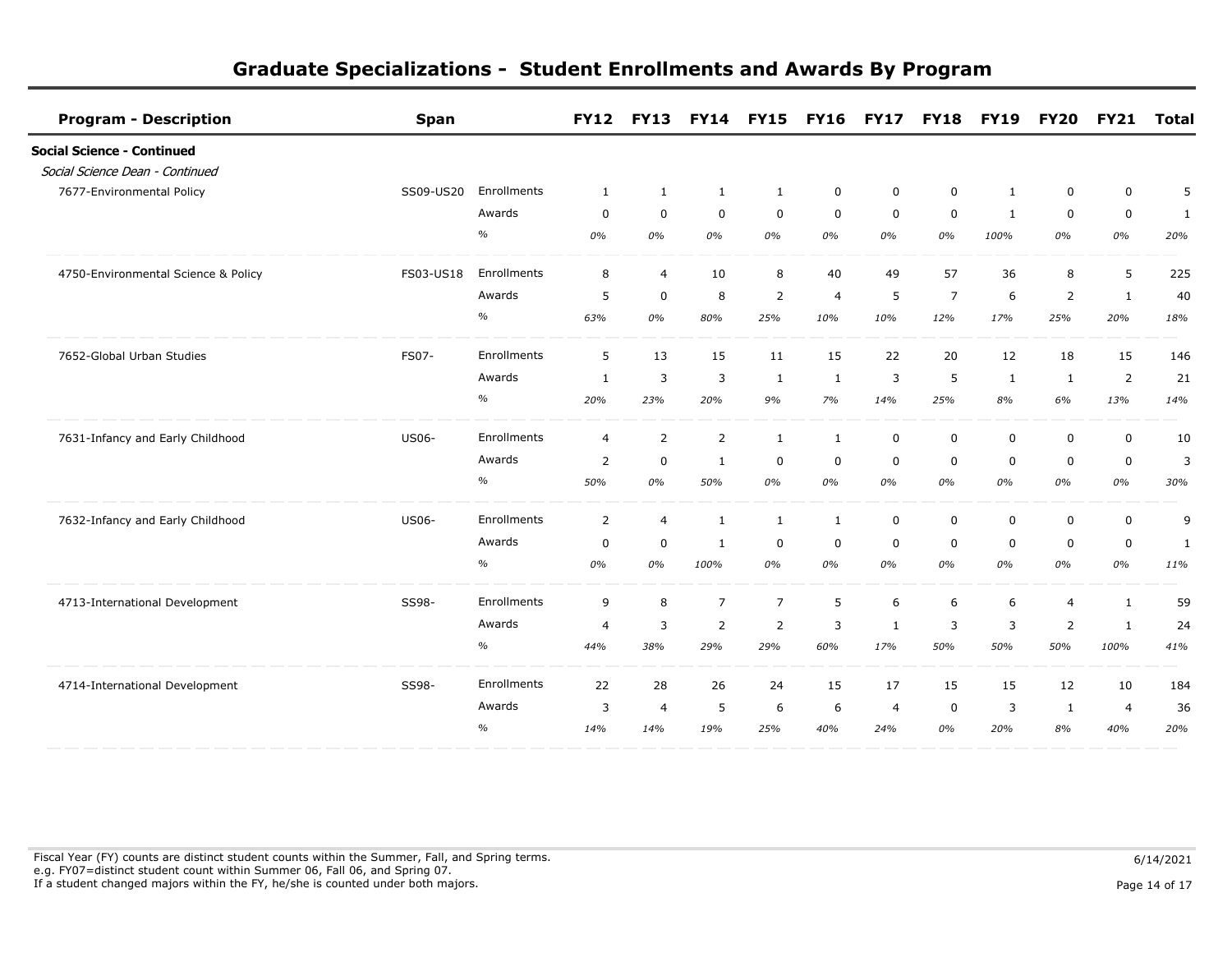| <b>Program - Description</b>        | <b>Span</b>  |             |                | <b>FY12 FY13</b> |                |     | <b>FY14 FY15 FY16 FY17</b> |                | <b>FY18 FY19</b> |          | FY20 | <b>FY21</b> | Total |
|-------------------------------------|--------------|-------------|----------------|------------------|----------------|-----|----------------------------|----------------|------------------|----------|------|-------------|-------|
| Social Science - Continued          |              |             |                |                  |                |     |                            |                |                  |          |      |             |       |
| Sociology                           |              |             |                |                  |                |     |                            |                |                  |          |      |             |       |
| 7674-Animal Stdys Soc Sci Hum Persp | <b>FS08-</b> | Enrollments | $\overline{4}$ | $\overline{4}$   |                | 2   | $\overline{2}$             | $\overline{2}$ | 0                | 0        | 0    | $\mathbf 0$ | -15   |
|                                     |              | Awards      |                | 0                | $\overline{2}$ |     | $\mathbf 0$                | $\mathbf 0$    | $\Omega$         | $\Omega$ | 0    | $\mathbf 0$ | 4     |
|                                     |              | $\%$        | 25%            | 0%               | 200%           | 50% | 0%                         | 0%             | 0%               | 0%       | 0%   | 0%          | 27%   |
| 7675-Animal Stdys Soc Sci Hum Persp | <b>FS08-</b> | Enrollments | 12             | 14               | 13             | 10  | 12                         | 10             | 12               | 12       | 10   | 8           | 113   |
|                                     |              | Awards      | $\mathbf 0$    | $\mathbf 0$      | $\overline{2}$ |     | 3                          |                | 2                |          | 3    |             | 14    |
|                                     |              | %           | 0%             | 0%               | 15%            | 10% | 25%                        | 10%            | 17%              | 8%       | 30%  | 13%         | 12%   |

| <b>Totals for</b><br><b>Social Science</b> |                                | <b>FY12</b> | <b>FY13</b> | <b>FY14</b> | <b>FY15</b> | <b>FY16</b> | <b>FY17 FY18</b> |     | <b>FY19</b> | <b>FY20</b> | <b>FY21</b> | <b>Total</b> |
|--------------------------------------------|--------------------------------|-------------|-------------|-------------|-------------|-------------|------------------|-----|-------------|-------------|-------------|--------------|
|                                            | <b>Specialization Graduate</b> |             |             |             |             |             |                  |     |             |             |             |              |
|                                            | Enrollments                    | 109         | 115         | 113         | 99          | 118         | 136              | 137 | 100         | 71          | 57          | 1,055        |
|                                            | Awards                         | 24          | 15          | 29          | 16          | 20          | 20               | 24  | 17          | 13          | 16          | 194          |
|                                            | $\%$                           | 22%         | 13%         | 26%         | 16%         | 17%         | 15%              | 18% | 17%         | 18%         | 28%         | 18%          |
|                                            |                                |             |             |             |             |             |                  |     |             |             |             |              |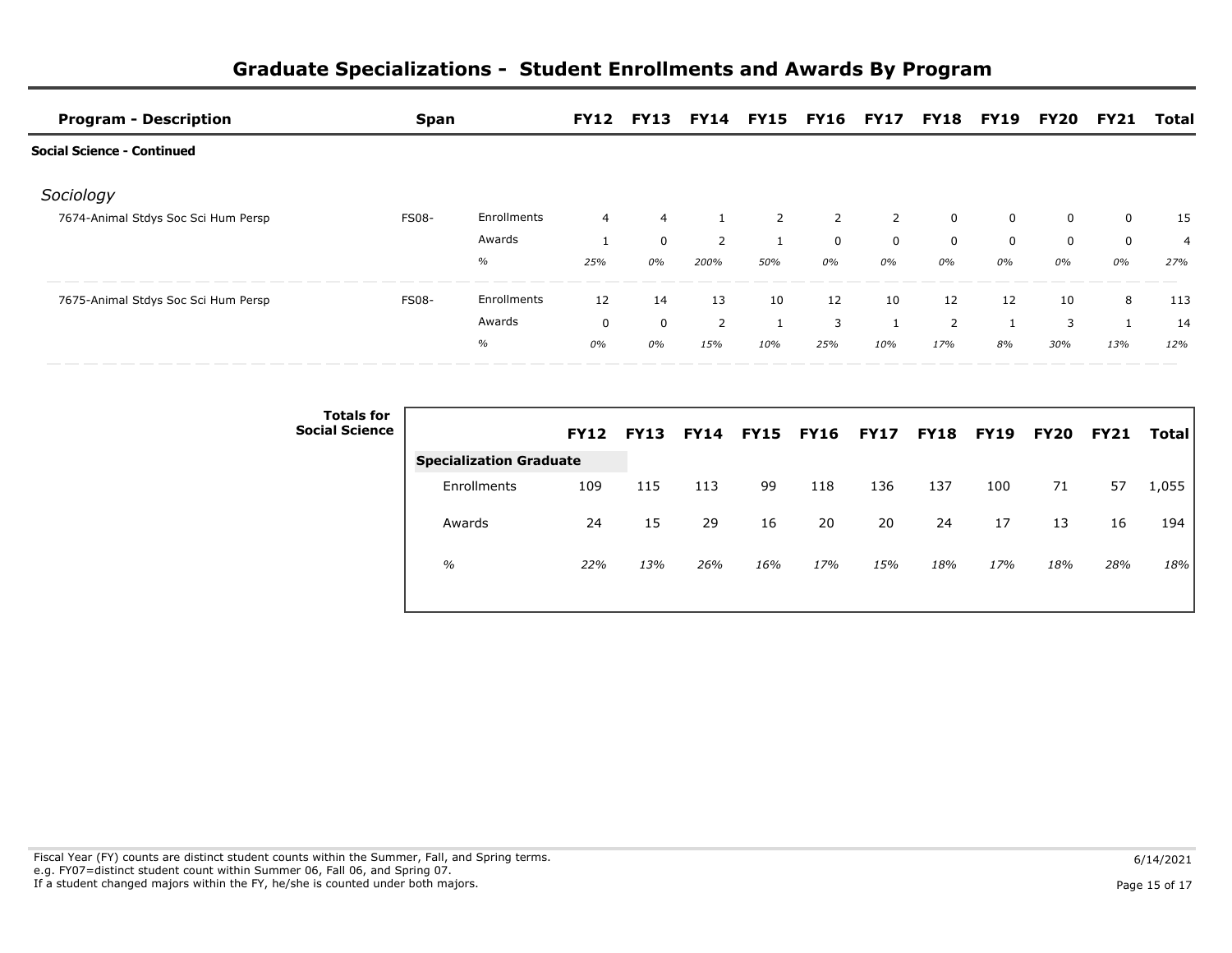| <b>Program - Description</b> |                                                 | <b>Span</b>                    |  |  | FY12 FY13 FY14 FY15 FY16 FY17 FY18 FY19 FY20 FY21 |  |  | Total |
|------------------------------|-------------------------------------------------|--------------------------------|--|--|---------------------------------------------------|--|--|-------|
| <b>Veterinary Medicine</b>   |                                                 |                                |  |  |                                                   |  |  |       |
| Veterinary Medicine Dean     |                                                 |                                |  |  |                                                   |  |  |       |
| 4913-Food Safety             |                                                 | Enrollments<br>FS02-FS18       |  |  |                                                   |  |  |       |
|                              |                                                 |                                |  |  |                                                   |  |  |       |
|                              |                                                 |                                |  |  |                                                   |  |  |       |
|                              | <b>Totals for</b><br><b>Veterinary Medicine</b> |                                |  |  | FY12 FY13 FY14 FY15 FY16 FY17 FY18 FY19 FY20 FY21 |  |  | Total |
|                              |                                                 | <b>Specialization Graduate</b> |  |  |                                                   |  |  |       |
|                              |                                                 | Enrollments                    |  |  |                                                   |  |  |       |
|                              |                                                 |                                |  |  |                                                   |  |  |       |
|                              |                                                 |                                |  |  |                                                   |  |  |       |
|                              |                                                 |                                |  |  |                                                   |  |  |       |